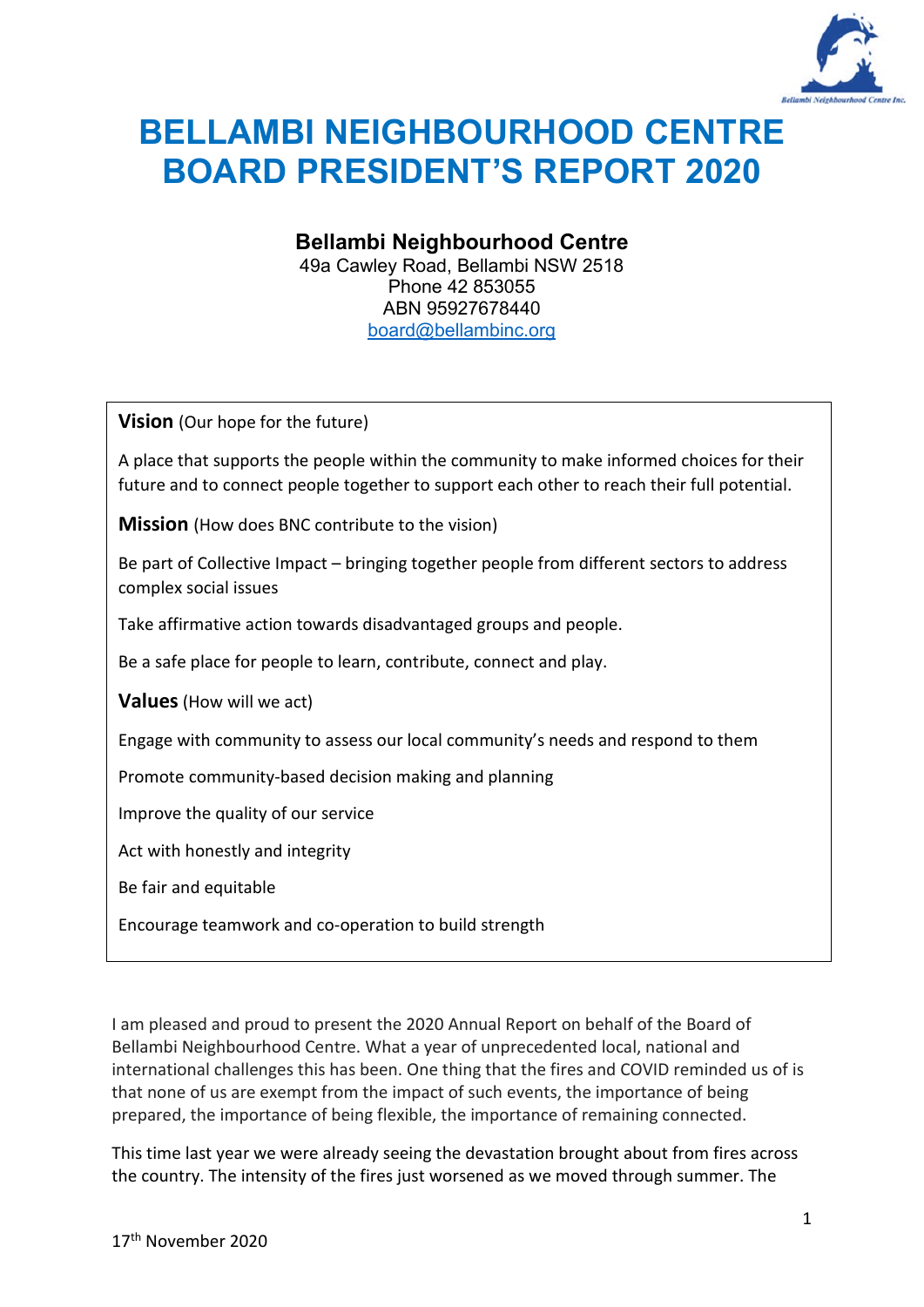

impact of the fires on many communities prompted us to look at how we would react if such an event happened in our local area. Being prepared - staff attended a workshop provided by Wollongong City Council and followed up with centre discussion and the writing of a Crisis Response Policy and Procedures for the centre.

In response to COVID the very next Policy we wrote was our Epidemic Pandemic Policy.

For Bellambi Neighbourhood Centre there are two words that come to mind relating to how the centre, and the local and extended community, reacted to changes brought about by COVID. **Generosity and kindness**. We saw so much extra support was given through donations of food and goods from both Community Groups and individuals. As well as simple things like phone calls to check in with people to see that all was okay.

COVID brought a whole different level of the need to be flexible and adapt to change. Things moved very fast in those first few weeks of the pandemic hitting Australia. With so much uncertainty around what was the right thing to do. The centre has remained closely connected with the latest advice from Department of Health and directions from Wollongong City Council doing all we need to keep the staff and community safe during this time. To help lift community morale, staff delivered what services we could with enthusiasm and vibrancy.

Our staff looked at new ways to do things. We were able to continue to offer essential services through "open window" and via phone for the entire COVID close down period. Staff ensured the issue of food security was addressed and hundreds of hampers, including take away meals, were made up and delivered to the community. There was an average of 400 meals a week distributed with the help of volunteers from April to September.

Social work services continued. The Centre remained connected to volunteers and community. The people we were able to help, extended beyond the core. We were unable to have volunteers in the centre due to the assessed risk to their health, but all this was achieved with just three part time staff.

The other focus was giving knowledge of information around restrictions and COVID safe practices. Training was provided to volunteers in preparation for the centre fully re-opening. The challenge to remain COVID Safe is now seen as part of everyday life in the centre.

With COVID Safety plans in place the centre has now re-opened its doors to volunteers being able to work in the centre with limited centre programs and also the return of some of our hirers.

The first centre program we have been able to welcome back is our Breakfast Program with a new look healthy menu for both breakfast and a packed lunch. This has been received with great enthusiasm from the children and tremendous feedback from parents and carers. In the first week we provided 50 children with breakfast and lunch. As at the 13<sup>th</sup> of November the total number provided was 233.

During COVID lock down BNC was able to support Shining Star Foundation by providing food and basic necessities for international students. We were also able to support Unanderra's Community Centre and Need a Feed with meals during this time.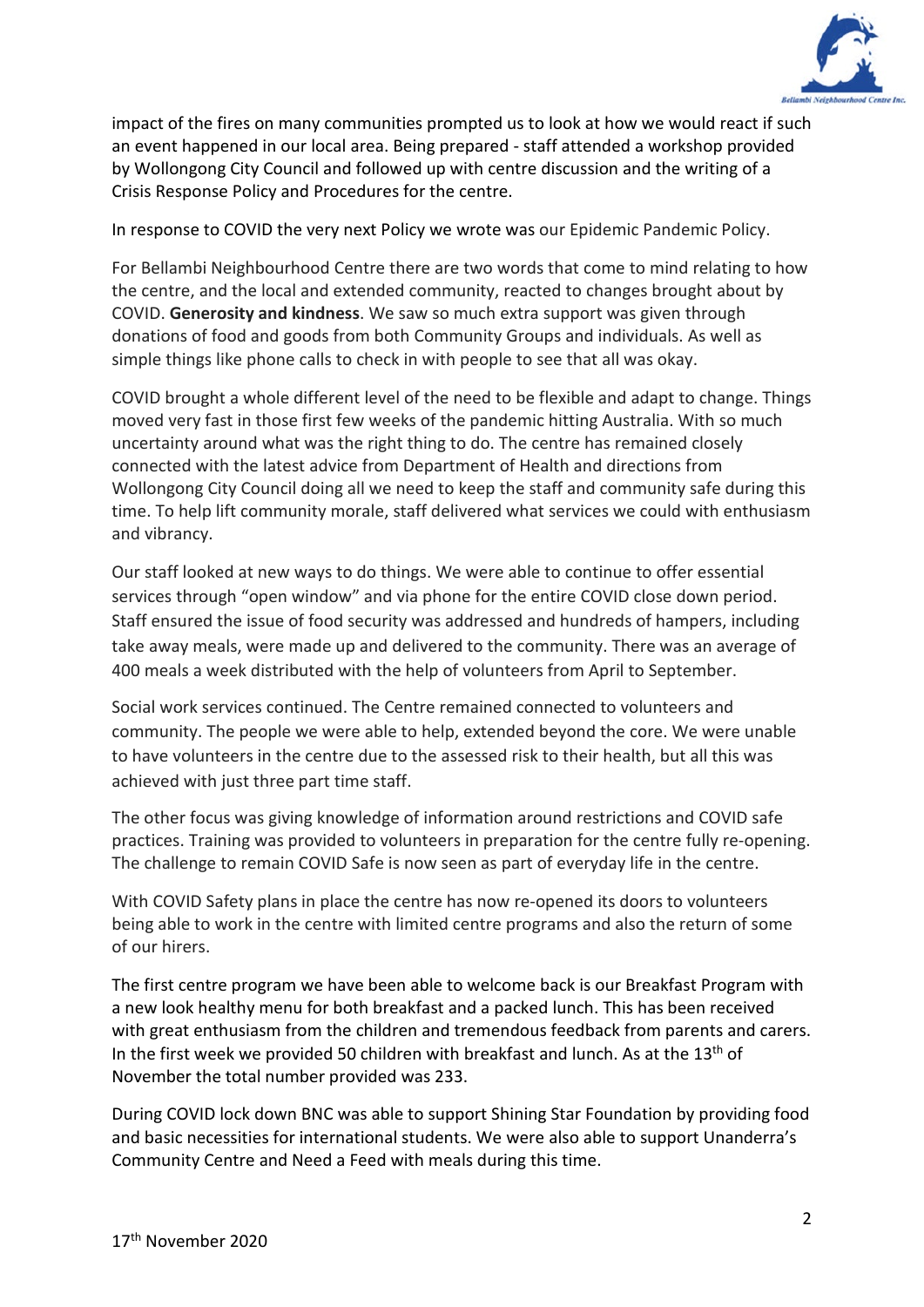

After a break during the COVID restriction, The Community Engagement Group has re gathered and look forward to continuing to make a solid contribution to the Centre and the greater Bellambi community.

The Board continued to meet monthly during the year by embracing ZOOM technology. Among other things did we took advantage of the time during COVID to review centre policy to ensure the documents were sustainable and up to date. We are pleased to say that all policy written in 2017 have now been reviewed. Thanks to all the work done by our staff, our policy document has now reached the level of being a truly liveable document within the centre.

The number of new people attending the centre reflects improvement in our communication. Our newsletter is distributed through 500 homes and 100 emails. Facebook connections have expanded and the note to "please share with friends, neighbours, school friends and family who are not on FB" has worked in getting messages to a greater number of people.

Interviews of our coordinator on ABC TV and radio regarding the impact of the reduction of Job Seeker payments gave the centre the chance to advocate for community as well as positive promotion of the work being done at the centre.

Another positive promotion for the centre was reaching the stage of being a Finalist in the Local Business Awards.

Early in the year two board members and staff met with Sarah Fitzgerald (from the Department of Communities and Justice – DCJ) to go through our program specification for Targeted Early Intervention (TEI) and agreed on what the centre's targeted program activities would be. We are very pleased to have been given a funding agreement for this that will take us up to June 2025.

The changes brought about by TEI reforms highlighted the need for a qualified Social Worker to be working in the centre. A restructure to include this position took place over several months and we hope to complete the recruitment of a permanent part time Social Worker in the Centre by the end of this year. Our Coordinator's and Social Worker's positions are both funded by DCJ.

We continue to part of the "Our Place" (ISIT) Advisory Board with Maree Reay and Sand Hall representing Bellambi Neighbourhood Centre.

### **Acknowledgments**

Thank you to DCJ and Wollongong City Council for all the extra support and flexibility given during the COVID restrictions.

Thank you to our Centre staff Cath, Jen and Jan. We are so fortunate to have staff who so passionate about the work they do. They have to be commended for the positive approach they took with the challenges bought to us this year. They continue to empower community through sharing of services, goods and information, and genuine interest in safety and the improvements to people's lives. A special thank to our coordinator Cath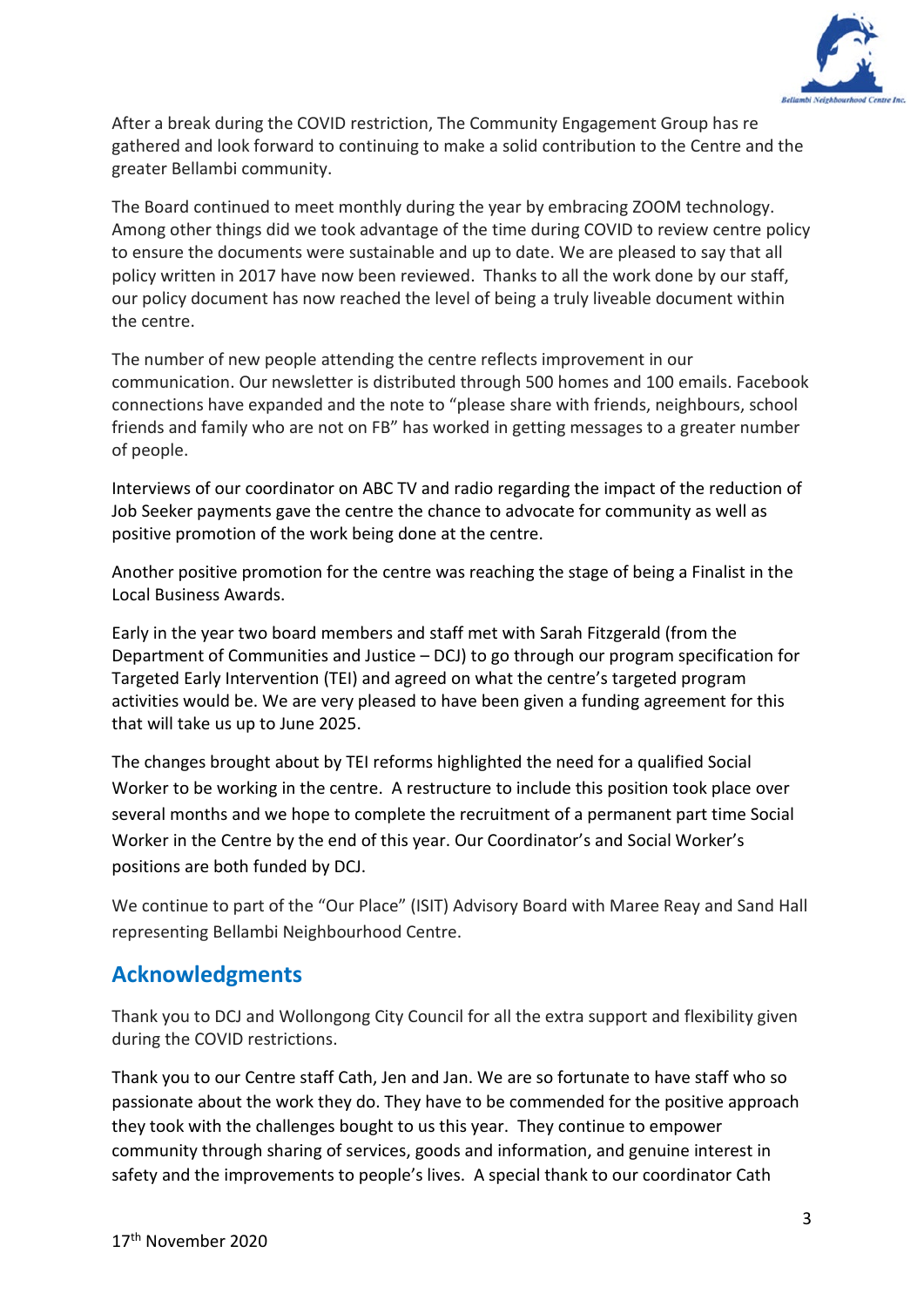

who's constructive leadership during this period of uncertainty and change has been highly commendable.

Our book keeper, Siri Pastzor, who works with our Treasurer and Coordinator in meeting the bookkeeping needs of the Centre.

To our Volunteers for your understanding and flexibility during this year of constant change and for helping the staff to remain connected and reach out to community in need during COVID lock down. To every one of you, thank you for your time, passion and energy. You are a big part of what makes us proud of BNC and what makes the Centre a great place to be.

Finally I want to extend my gratitude to all current members of the Board. Blake, Lynne, Vicki, Sarah, Jono, Sand, Tracy and Samantha thank you for your generosity, commitment, expertise and time. Each member of the Board is very active in their support for the Bellambi Community. It continues to be a privilege to serve with a team that is responsive, respectful and outward thinking.

The Centre could not have achieved all we have over the last year without the tremendous team effort from all - volunteers, staff and Board.

#### **In addition to these thanks I want to acknowledge:**

- DCJ– Funding Community Building Partnership Program (Coordinators Position) and Child, Youth and Family Support Program (previously referred to as Early Intervention Placement and Prevention Program (EIPP Program).
- Wollongong City Council ongoing service support and capital works kitchen renovation for 2020, COVID support and the Verge Garden.
- Autism Community Network training of three volunteers as Support Leaders for Autism Community Network
- Community Industries Group mentoring and training
- Ryan Park MP, the Member for Keira continued support of the BNC Community through photo copying and organisation of a food drive through Bellambi Public School
- Illawarra Securities Investment Trust Kitchen renovations
- Healthy Cities BELLZA Program and Healthy Promotions Grant, Making Healthy Normal Grant.
- Bunnings Bellambi continue to assist with items to support our garden planning. We have also been offered continuous fundraising opportunities Bunnings BBQ's in 2021.
- Head Space involvement in Community Engagement Group, and Mental Health Working Party
- Need a Feed provision of additional items for community such as furniture, utensils, school items, clothes, shoes, Blankets etc.
- Good Will Only take away meals during COVID
- New Life Christian Church donations of food and necessities
- Pace farms donations of eggs
- C3 Church Thirroul donation of food and other necessities
- Ability Options involvement in resources for Community Engagement Group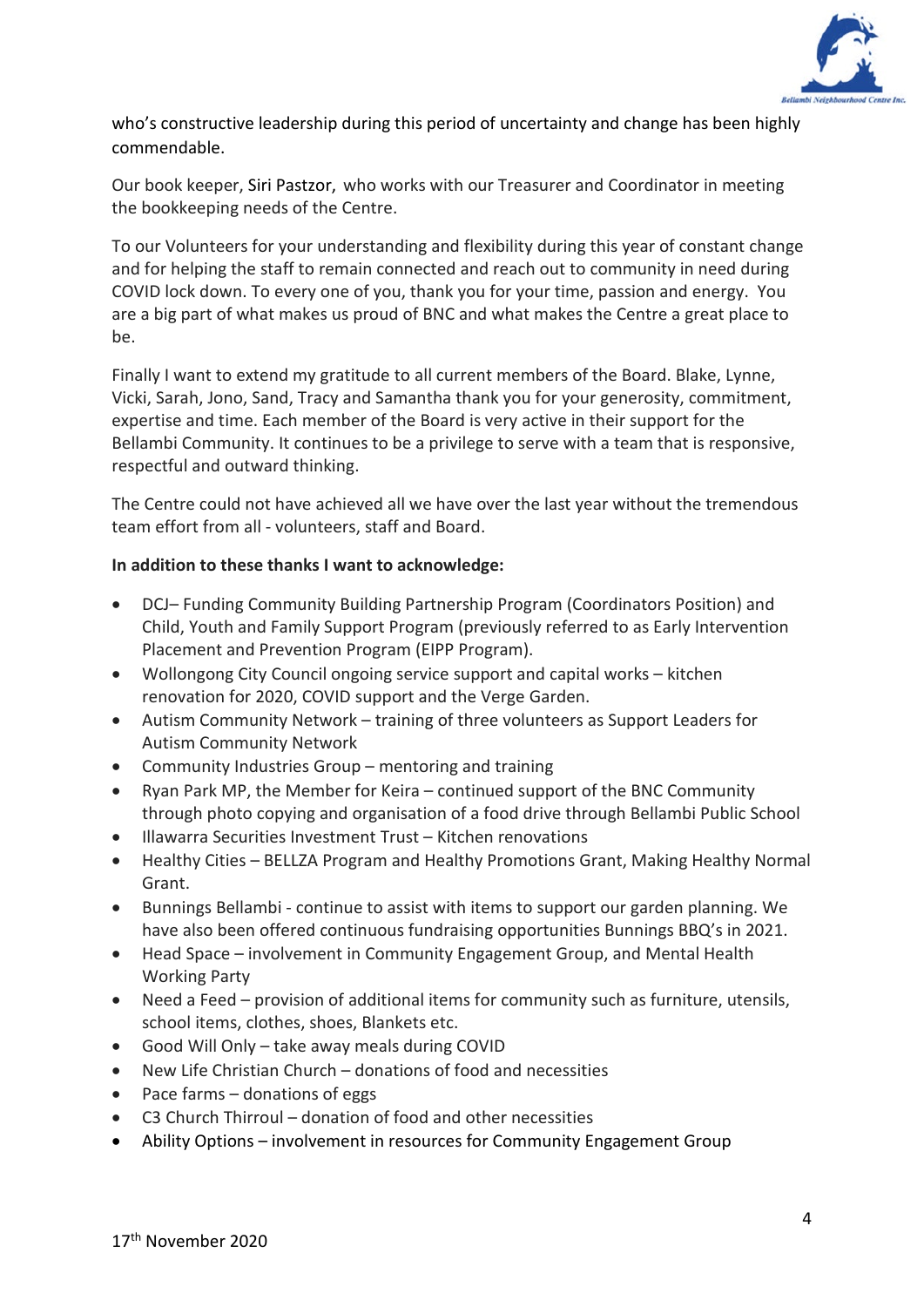

- Clubs NSW for funding for the Breakfast Program and Community Lunch Woonona Bulli RSL, Collegians and Wests Illawarra and Dapto Leagues
- Corrimal Lions Club for ongoing support with donation of \$2000 for use in our Community Garden
- Kiama Community College free training courses end of 2019, 2020 courses cancelled due to COVID
- First Step Needle Exchange–
- Bonno's Pizzeria as our major prize sponsor for Bingo
- Bakers Delight donation of fresh bread for use in Centre programs and to give free to community members through the donations hub.
- Ozharvest for supply of fresh fruit and vegetables to give to community
- Woolworths donations for community
- Corrimal Chamber of Commerce Paul Boultwood

We are so grateful for the opportunity to work in collaboration with all these organisations. Without them we could not provide and continue to improve the services offered for the community.

### **2020 Centre Programs**

**Centre Volunteers Program** continues to develop with 38 people people signed up to volunteer, 23 of those being currently active. Ongoing volunteer training continues with the focus over the last two month being on COVID Safe Practices and new procedures for the fron office and all other centre programs. It has been great to see more job placements and acceptance of volunteering opportunities with other services from people involved in this program

**Community Lunch** – We moved to distributing free take away meals during COVID restrictions. We acknowledge the importance of Community lunch as it was often seen as the highlight of the week in the Centre bringing together people from all areas of Bellambi and beyond to share a meal, celebrate and enjoy the company of others. Pending where NSW sits with COVID safety we will work towards reintroducing Community Lunch during 2021

**Breakfast program** – This much needed program continues to give local children a great start to the day with the opportunity to have a free nutritious breakfast and be provided with school lunch in a safe and enjoyable environment.

**The Donation Hub** - Is a service that provides the community with cheap and/or free food. Ozharvest deliveries mean we have a healthy supply of fruit and veg provided free to the community. Bakers Delight also support this by supplying us with free bread. Ozharvest deliveries have also allow us to o develop a stock pile of non-perishable items for clients in need of welfare/food assistance.

**Community Garden** – Provides a space for our volunteers and community to care for our vegetable garden or just hang out. We are looking forward to harvesting our crops early next year and incorporate produce in our Breakfast Program and cooking for Community Lunch.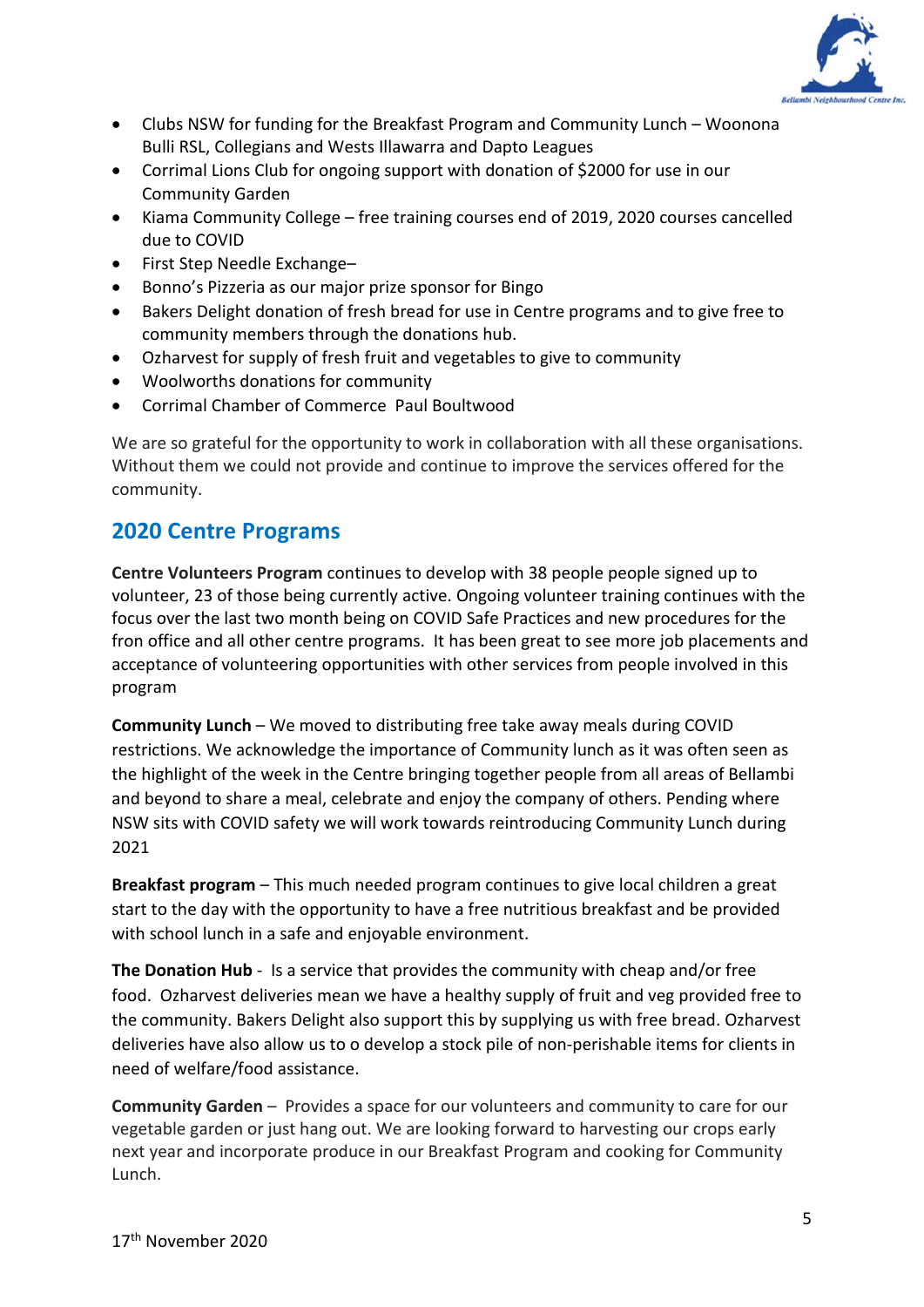

**Work Development Orders** – are supported in the centre under the same structure as our volunteer program. This year we had 4 graduates who volunteered in the centre to pay off fines. The participants were engaged in their roles, made new friendships and 3 continue to be volunteers.

**Computers for Seniors** – This program had 2-3 participants for 2 days per week up until March. We will in future offer structured computer courses for all ages supported by Kiama Community College.

**Community Craft** – Craft to return. ………This group encourages people to engage in a wide range of low or no cost craft ideas, providing a space for social interaction, skills development, sharing ideas and fun.

## **Community Outreach and Referral Services**

In 2020, despite Covid, we enjoyed ongoing mutual and more fruitful contact with Illawarra Family Referral Service; Wollongong Women's Information Service (WWIS); Brighter Futures; Illawarra Aboriginal Corporation; Illawarra Drug and Alcohol Service; Supported Accommodation & Homelessness Services Shoalhaven Illawarra (SASSHI); Focus Connect – Illawarra and Macarthur; West Street Centre; Need a Feed; Department of Housing NSW; Wollongong Homeless Hub; First Step Program; ACON; Illawarra, Shoalhaven LHD Caddyshack project and the Department of Communities & Justice.

Further, successful referrals were made to Rape Crisis Line; ACON, Violence, Abuse and Neglect NSW (VAN Southern Youth and Family Services (SYFS); Illawarra Area Health Mental Health Service; Step Up – Warilla Baptist Care; Bulli Community Centre – NILS program; Flourish; Lifeline NSW; Corrective Services NSW – Shine for Kids Program; Drug and Alcohol Community Youth Team; Watershed; HIV Prevention (ACON), Bellambi Public School Aboriginal Education Officer; Caddyshack; Northcott; Illawarra Advocacy; Anglicare, Baby CHAIN; ADHC (Ageing Disability and Home Care) and Centrelink.

**First Step Needle Exchange** – This program is supported by the Port Kembla Hospital and remained available to community throughout 2020

**BELLZA's**- this term we have been able to rehost the BELLZA program which aims to implement, monitor and evaluate the impacts of play based activity for 9-12 year olds in the Bellambi community. Bellza is sponsored by Healthy Cities Illawarra in partnership with Big Fat Smile.

#### **Homeless Hub Outdoor Markets Store** – returning soon

The centre is currently working on COVID Safety Plans with Outreach Services that hire spaces in the centre including Barnardo's Playgroup, Big Fat Smile and Legal Aid, with the hope for their safe return during 2021.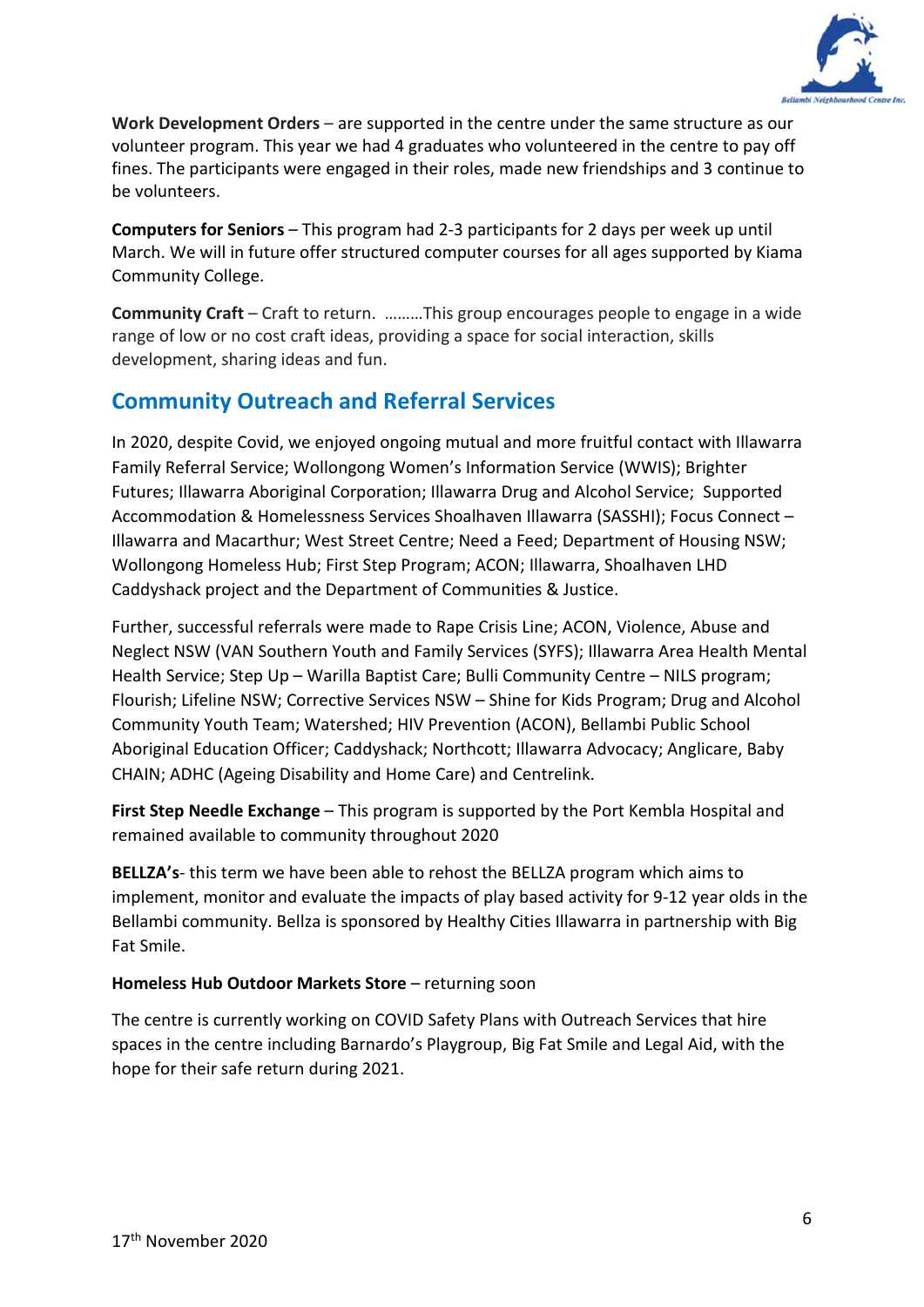

# **Board Plans and Priorities 2020**

#### **Continue work on Strategic priorities**

- A safe and welcoming place that enhances community spirit and celebrates the positive.
- A service that supports building strong connections within community, between community and services, and between services and services
- A Board and staff that focus on sustainability through proactive decision-making and innovations that will minimize negative impact and maintain a balance between ecological resilience, economic stability, and cultural vibrancy.
- A service that addresses social sustainability within the community by cultivating local talents and skills, and b[y empowering](https://en.wikipedia.org/wiki/Empowerment) people in their own and their communities decision making.

#### **Review Strategic Objectives Early 2021**

| Objective 1        | A well-maintained facility that is safe and accessible and suits the current |
|--------------------|------------------------------------------------------------------------------|
|                    | & future needs of the community.                                             |
| <b>Objective 2</b> | Provide and encourage volunteering within the community.                     |
| <b>Objective 3</b> | Celebrate our community through a program of festivals, events and           |
|                    | activities which focus around cultural sustainability.                       |
| <b>Objective 4</b> | Increase community activities, groups and services that support financial    |
|                    | sustainability and help strengthen individuals and the community.            |
| <b>Objective 5</b> | Provide effective information and referrals.                                 |

#### **Also Including**

- Implement DEX reporting systems.
- Engage in consultative process with our indigenous community towards developing a Reconciliation Plan the Centre
- Continued to have two Board members sitting on Community Engagement Group and among other needs that arise during the year, supporting the group in their request to get more "guest speakers" along to the group to talk about issues of importance to community.
- Seek support for major works at the centre (replacement of perimeter fence)
- Taking into account any potential COVID restrictions, supporting staff to continue to work towards safely welcoming Community back in the centre and supporting changes within programs.
- To support the Mental Health and Wellbeing Working Party supporting the sale of the art work donated by Julie Edwards to support work with this group.

As we now return to "COVID normal" the staff and Board are reflecting on what we have learnt during this period. We are looking at what is important to retain and how we can do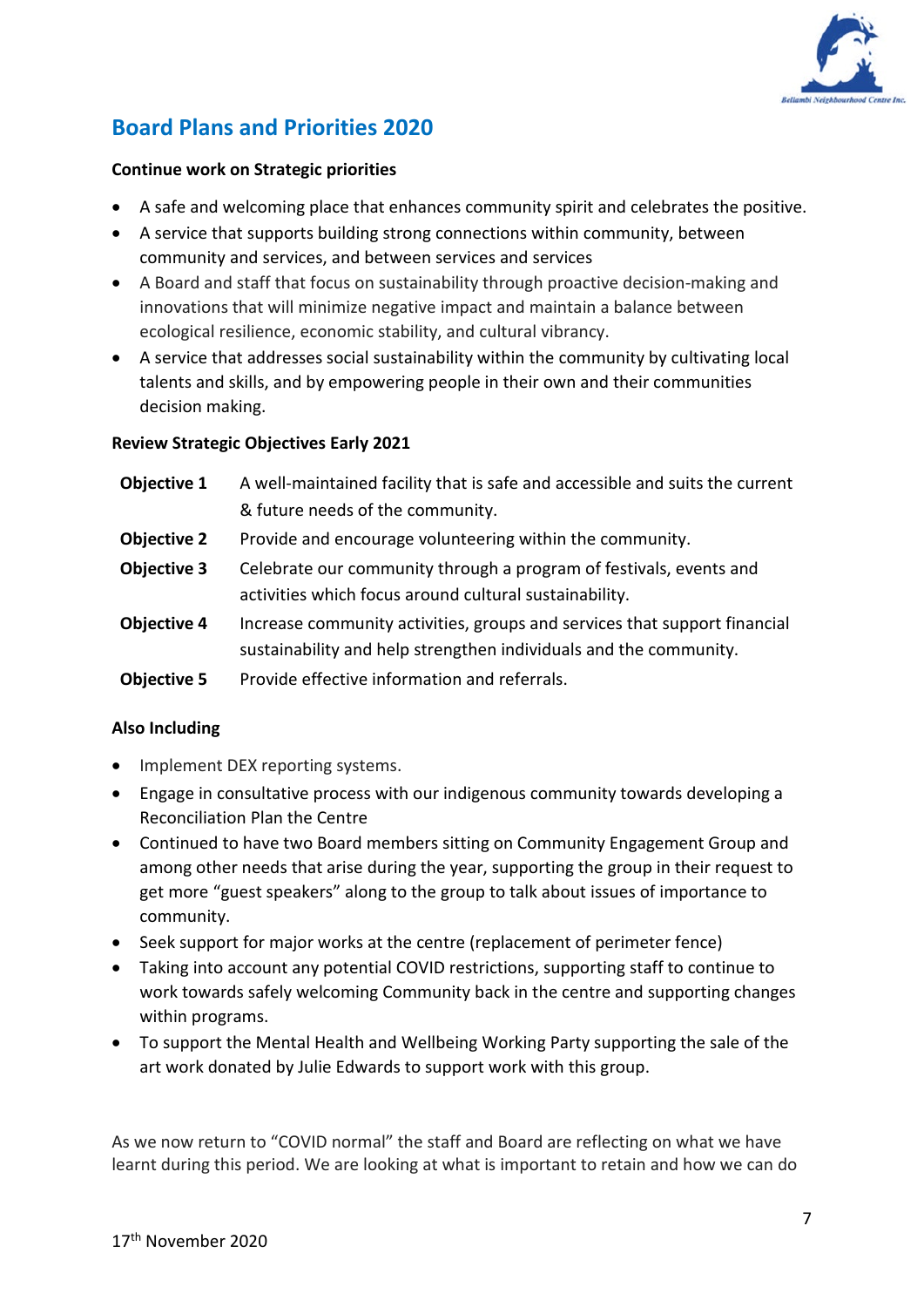

better. We look forward to 2021 as a time for strengthen the new and old connections we have made, hoping to welcome community and programs back into the centre and continue to improve our services. Considering the challenges faced by all this year I feel incredibly proud of what BNC and the Bellambi Community have been able to achieve during 2020.

Thanks to our Members, Staff, Volunteers for your ongoing support and wishing everyone a safe and peaceful holiday season.

**Maree Reay President of the Board of Management, Bellambi Neighbourhood Centre**





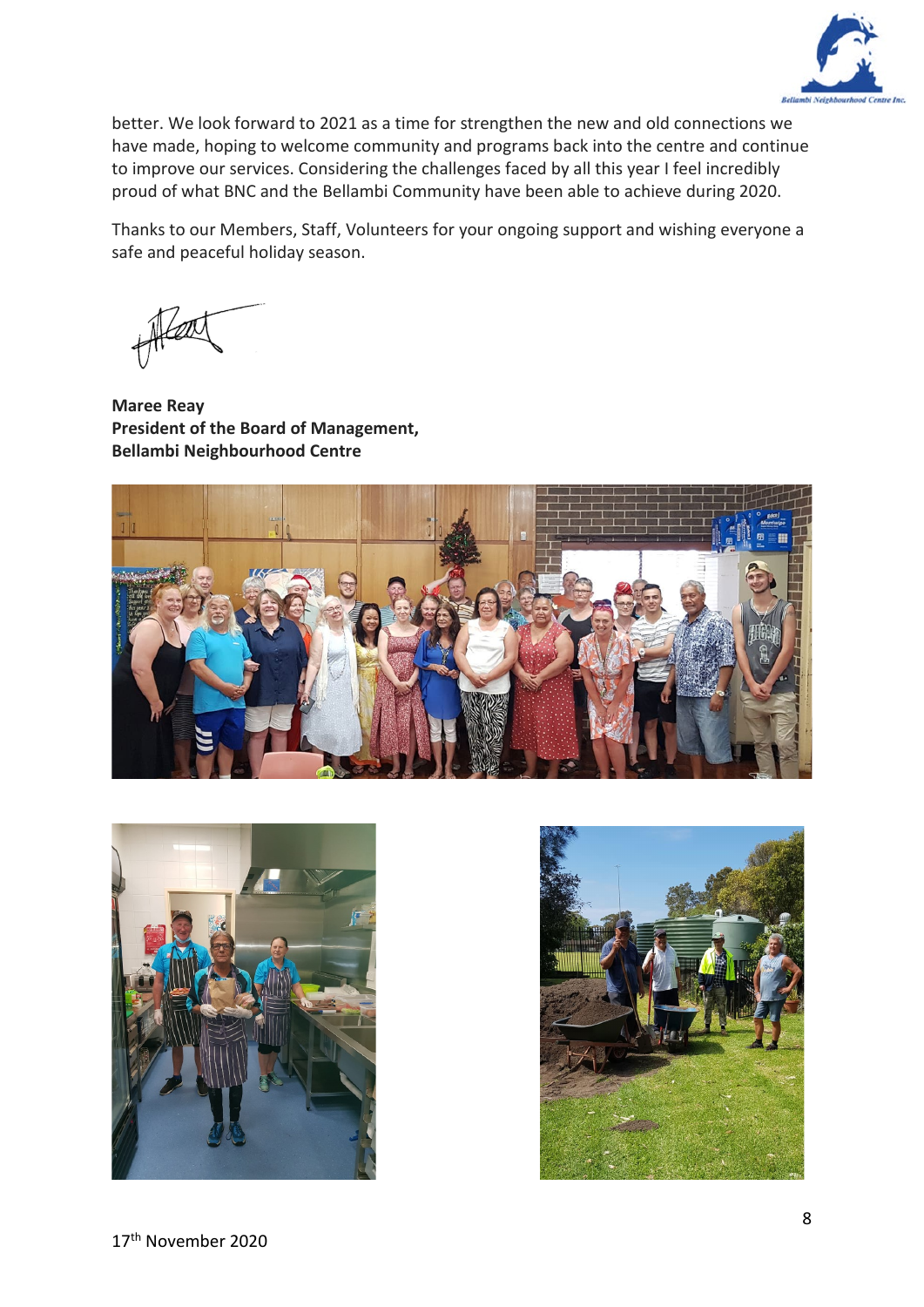

# **ABOUT BELLAMBI NEIGHBOURHOOD CENTRE**

Bellambi Neighbourhood Centre has been part of the Bellambi community for 40 years. The strategic direction and governance of the Centre is guided by an elected Management Board made up of volunteers with relevant skills and experience. The Board focusses of the governance of the Centre, including the budgets, risk assessments, sustainability of the service, employment of staff, policy development and opportunities associated with BNC operations.

The Board established a Community Engagement Group at the beginning of 2018. This group is made up of any interested community members, two Board representatives and the Centre coordinator. The original purpose of the group was to act as a conduit between Board and Community. The group …………….

The day-to-day operations of BNC is led by the Centre Coordinator. The Coordinator reports directly to the Boards and works with the other staff, volunteers, community and out reach services to offer a wide range of programs and activities catering for everyone from families, young children, youth through to seniors. The target group is as determined by our funding from Department of Community and Justice. The coordinator is responsible for support and supervision of all Centre staff and volunteers. Centre staff and volunteers report directly to the coordinator,

The building is owned by Wollongong Council who license the management of the building to BNC. This allows us to provide our own activities and services, as well as offering space for other community services to hire. Rooms can also be hired by the general community for activities and events.

We have two permanent part time staff employed at the Centre under DCJ funding, our coordinator and a Social Worker. We also employ a permanent part time cleaner.

All our activities are supported by the efforts of a highly generous volunteer group who engage in our Volunteer Program.